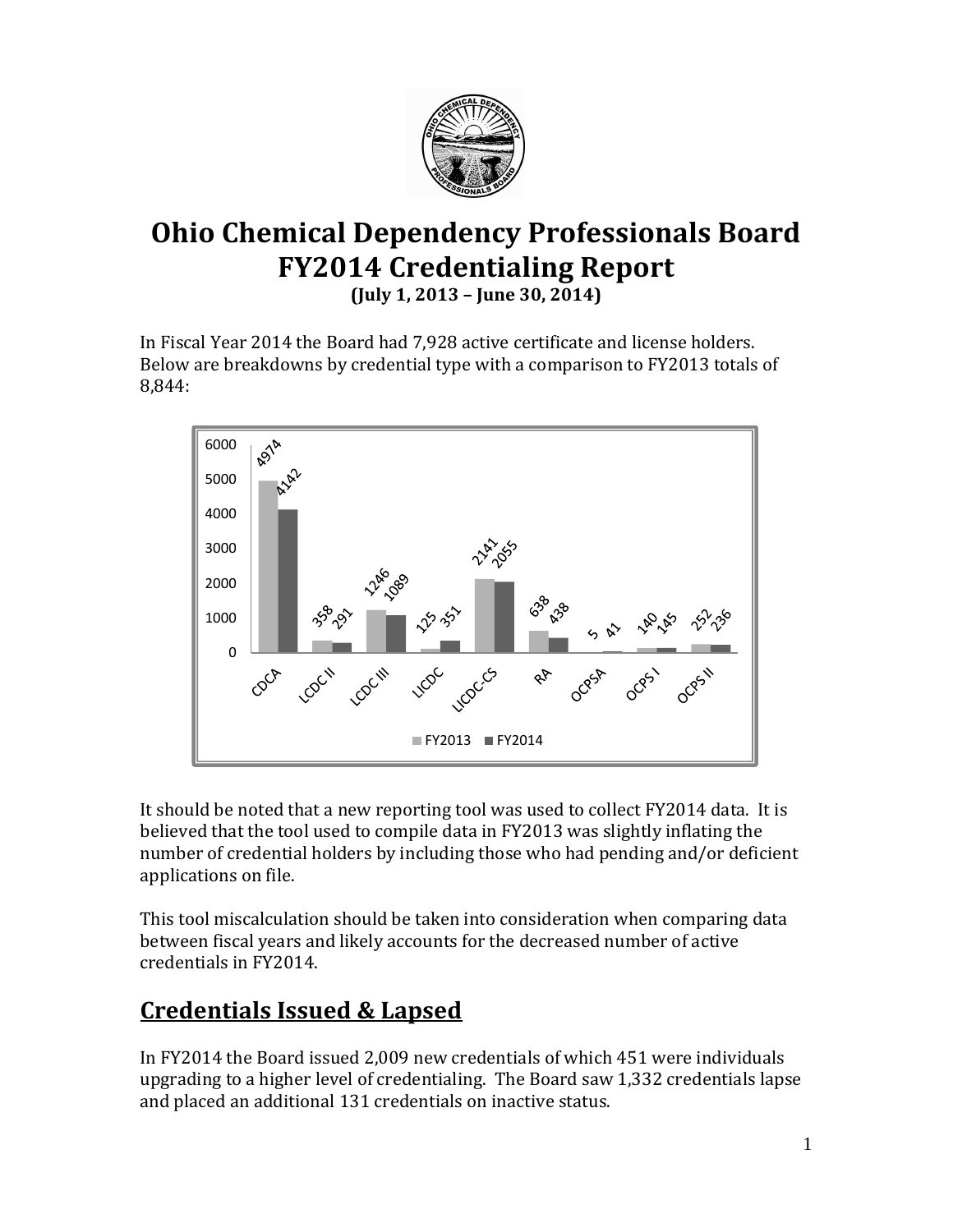Below are breakdowns by credential type and comparisons to the prior fiscal year:

### **Treatment Credentials:**

|                    | <b>CDCA</b> | <b>LCDCII</b> | <b>LCDC III</b> | <b>LICDC</b> | LICDC-CS |
|--------------------|-------------|---------------|-----------------|--------------|----------|
| <b>Issued</b>      | 1299        | 46            | 184             | 222          | 80       |
| Lapsed             | 997         | 22            | 66              | 3            | 95       |
| <b>Upgraded</b>    | 253         | 24            | 158             | 3            | N/A      |
| <b>Inactivated</b> | 60          |               | 18              |              | 36       |

In the Upgraded row it should be noted that the data reflects the number of individuals who had that credential and advanced it to a higher level. So for example, in the CDCA column 253 CDCA professionals moved up to a higher level of licensure.

As such, the LICDC-CS column is not eligible for an upgrade since these individuals already hold the highest credential.



#### **Treatment Credentials Issued**

In FY2013, all LICDC professionals were transitioned to the LICDC-CS which accounts for a considerable portion of the 2,141 newly issued LICDC-CS credentials that year.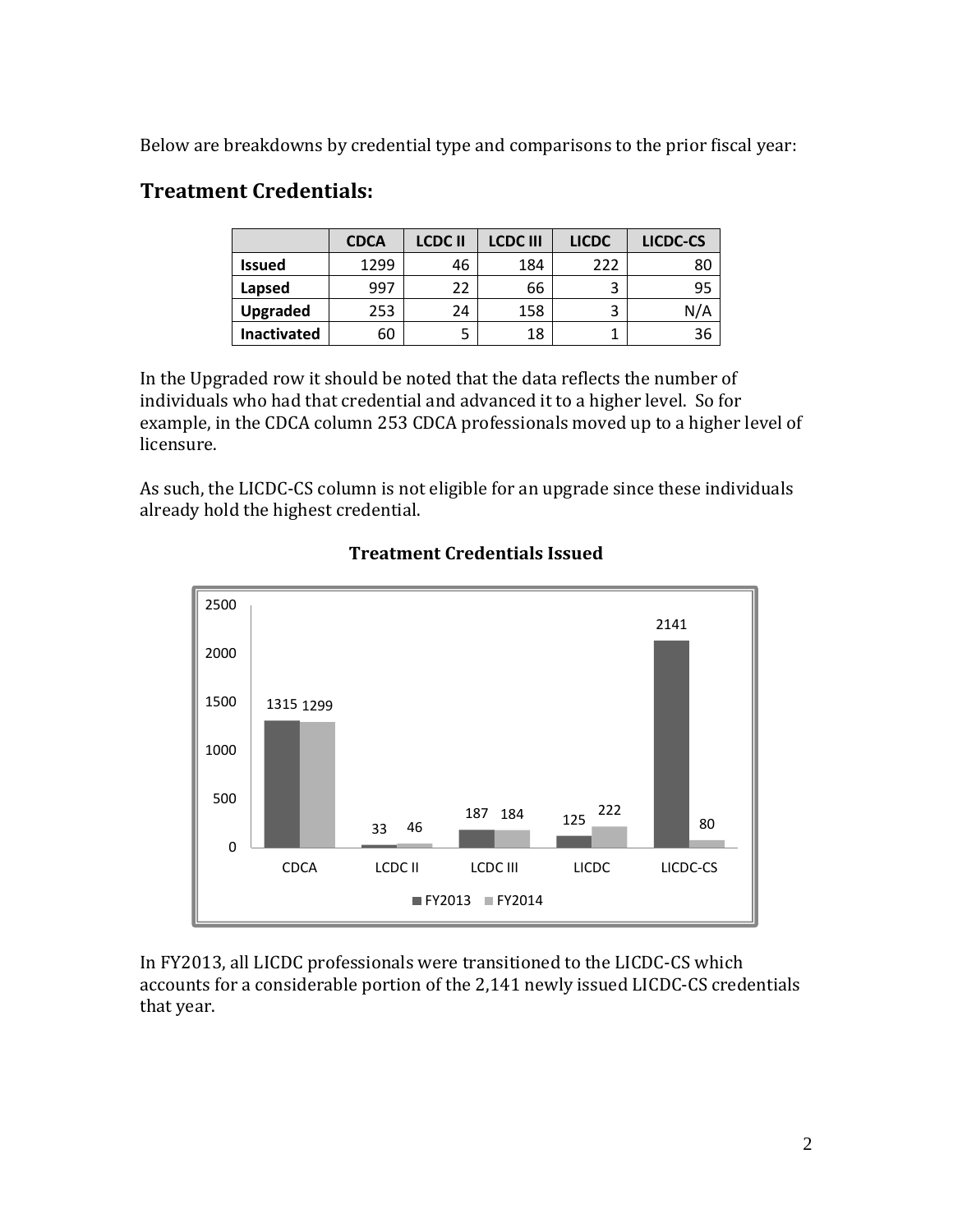#### **Treatment Credentials Lapsed**



In the 4th quarter of FY2013, the Board transitioned to the Phase I/Phase II CDCA application process. This change can account for the considerable increase in CDCA lapsed figures for FY2014.

This new phased process was created primarily to curb the number of ethics complaints being filed against CDCA professionals in their first two years of certification by requiring an additional 30 hours of education after year one of certification. Additionally, this phased process was expected to weed out those individuals who were less committed to continued advancement in this profession.

In FY2013 the LICDC & LICDC-CS lapse data was combined into one figure. For FY2014 we split the credentials into two categories and will continue to do this in future years.

|                    | RA  | <b>OCPSA</b> | <b>OCPS I</b> | <b>OCPS II</b> |
|--------------------|-----|--------------|---------------|----------------|
| <b>Issued</b>      | 101 | 36           | 24            | 17             |
| Lapsed             | 126 |              |               | 20             |
| <b>Upgraded</b>    |     |              |               | N/A            |
| <b>Inactivated</b> | N/A |              |               |                |

#### **Prevention Credentials:**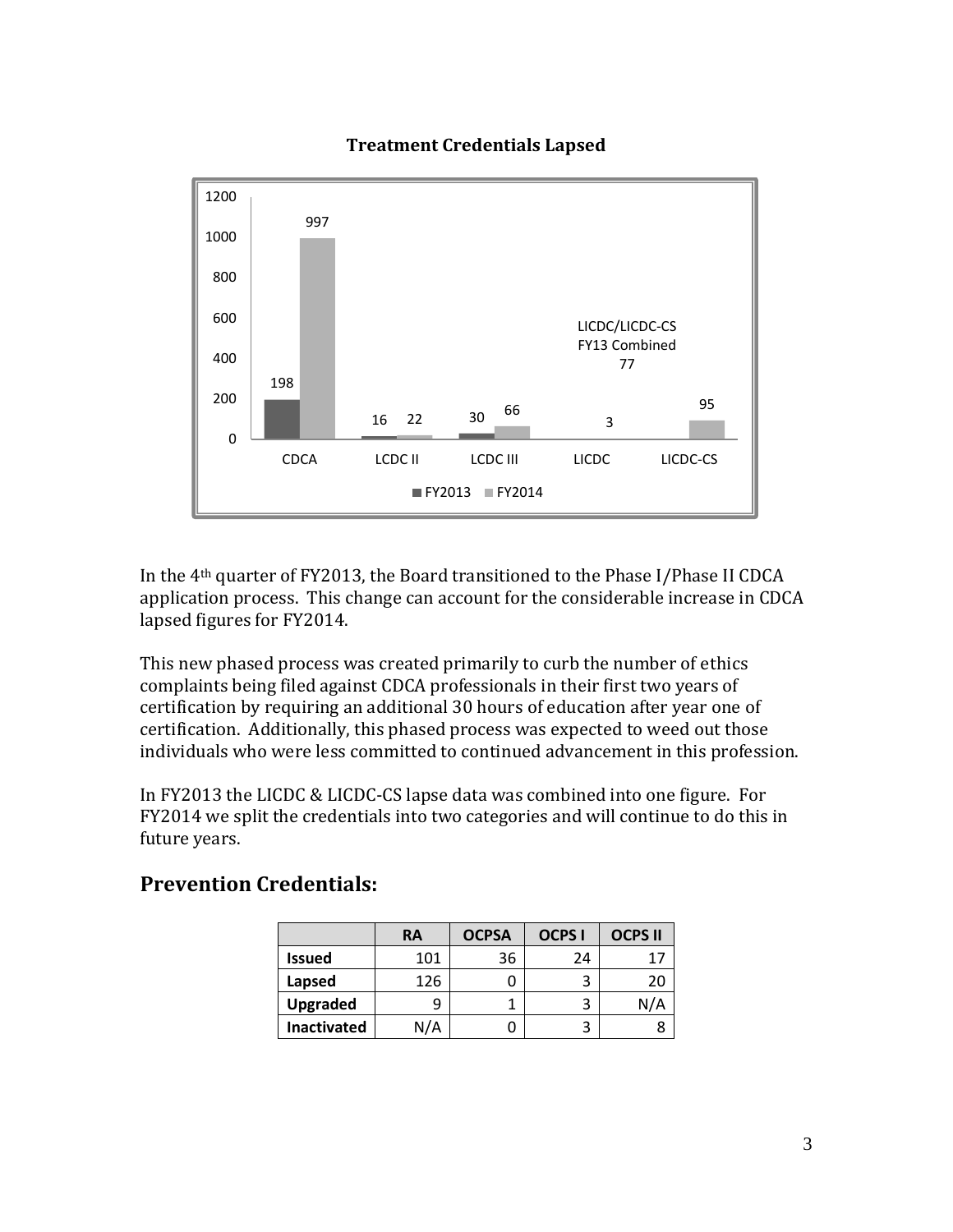In this chart it should be noted that RA's are ineligible to place their credential on inactive status since this is not a renewable credential. Additionally, the OCPS II credential is not eligible to upgrade since they hold the highest level credential.

The OCPSA was created in the later part of FY2013 and therefore we will not see those credentials begin to lapse until FY2015.



#### **Prevention Credentials Issued**

#### **Prevention Credentials Lapsed**

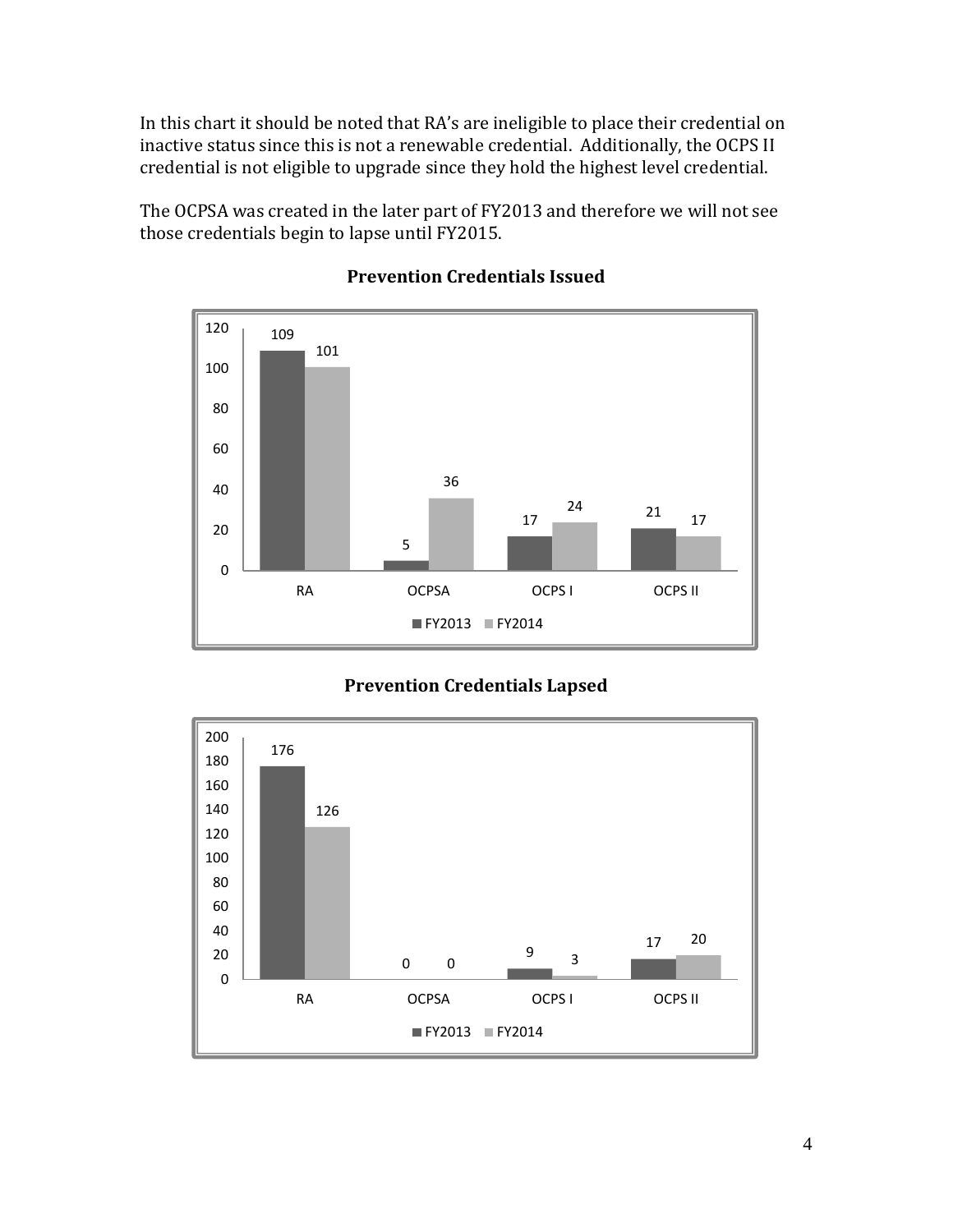## **Examinations Administered**

In FY2014 the Board administered 238 examinations as compared to 228 in FY2013. The following is a breakdown by exam type:

## **ADC Exam (For LCDC II, LCDC III and LICDC):**

|                  | <b>Total</b><br><b>Examinations</b> | <b>Passing</b> | <b>Failing</b> | $\frac{0}{0}$<br><b>Passing</b> |
|------------------|-------------------------------------|----------------|----------------|---------------------------------|
| Ohio:            | 195                                 | 152            | 43             | 78%                             |
| <b>National:</b> | 5492                                | 3283           | 3344           | 60%                             |

In FY2013 the Board's passing rate for this exam was 81% and the national rate was 70%.

### **CS Exam (For LICDC-CS):**

|                 | <b>Total</b><br><b>Examinations</b> | <b>Passing</b> | <b>Failing</b> | <u>%</u><br><b>Passing</b> |
|-----------------|-------------------------------------|----------------|----------------|----------------------------|
| Ohio            |                                     | 10             |                | 83%                        |
| <b>National</b> | 102                                 | 86             | 16             | 84%                        |

In FY2013 the Board's passing rate for this exam was 83% and the national rate was 78%.

### **PS Exam (For OCPS I and OCPS II):**

|                 | <b>Total</b><br><b>Examinations</b> | <b>Passing</b> | <b>Failing</b> | <b>Passing</b> |
|-----------------|-------------------------------------|----------------|----------------|----------------|
| Ohio            |                                     |                |                | 71%            |
| <b>National</b> | <sup>2</sup> 35                     | 188            |                | ጸሀላ            |

In FY2013 the Board's passing rate for this exam was 81% and the national rate was 81%.

## **Ethics Complaints Received & Processed**

In FY2014 the Board received 111 Ethics Complaints (compared to 88 in FY2013).

The Board continues to have a backlog of 70 cases from the prior fiscal year which staff is working to address. The status of these remaining cases is as follows:

- 26 cases awaiting Board Action
- 14 cases under investigation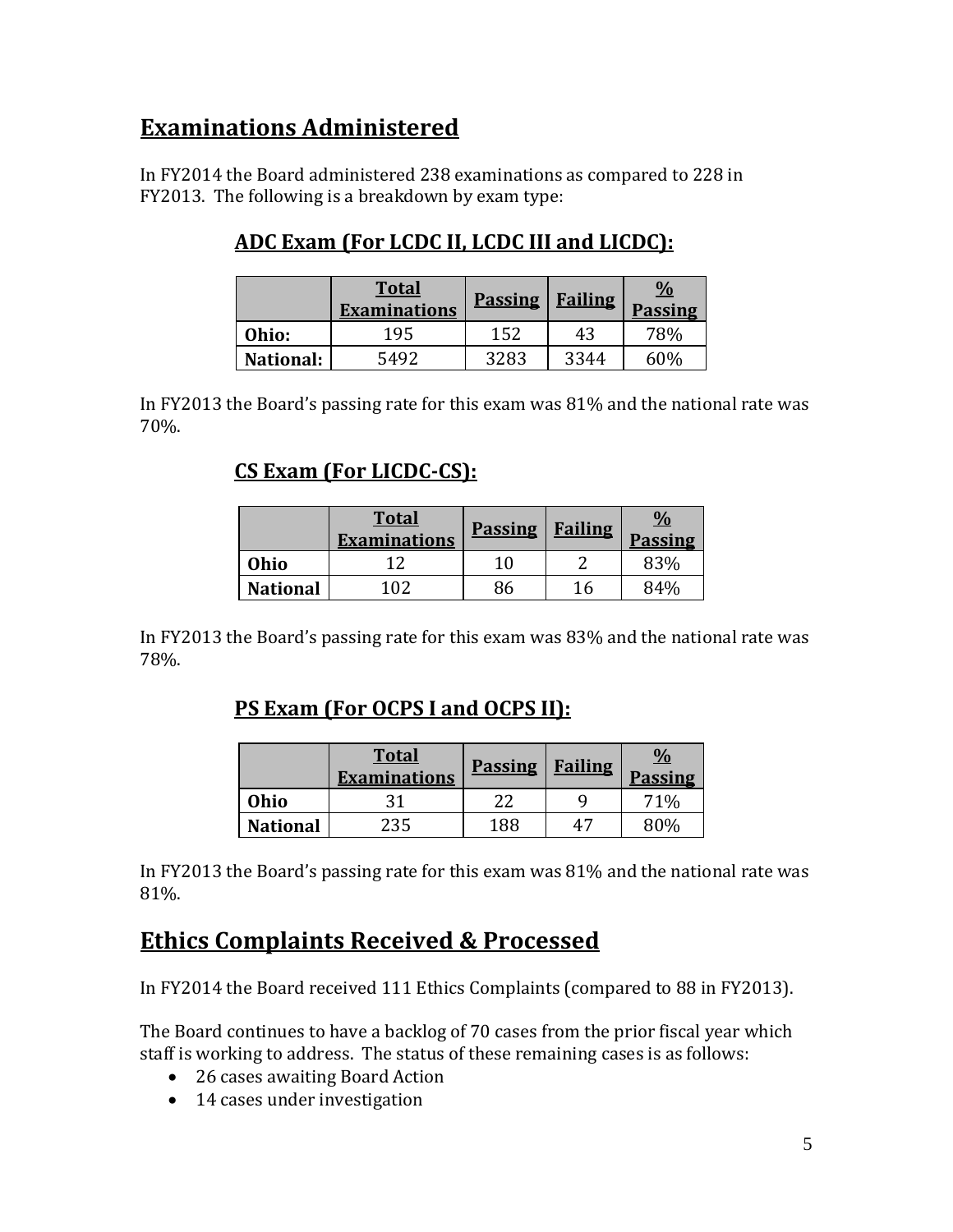• 30 cases waiting to be investigated

The Board processed a total of 125 cases in FY2014. This includes 43 cases from the FY2014 as well as 82 cases from prior fiscal years. The following is a breakdown of case outcomes:



The other category includes cases in which an individual was required to place their license on inactive status, complete an assessment, be placed under a monitoring/supervision contract and/or required to complete additional education.

Of the 48 cases in which discipline was taken, the following is a breakdown of discipline by ethical code violations and credential types: